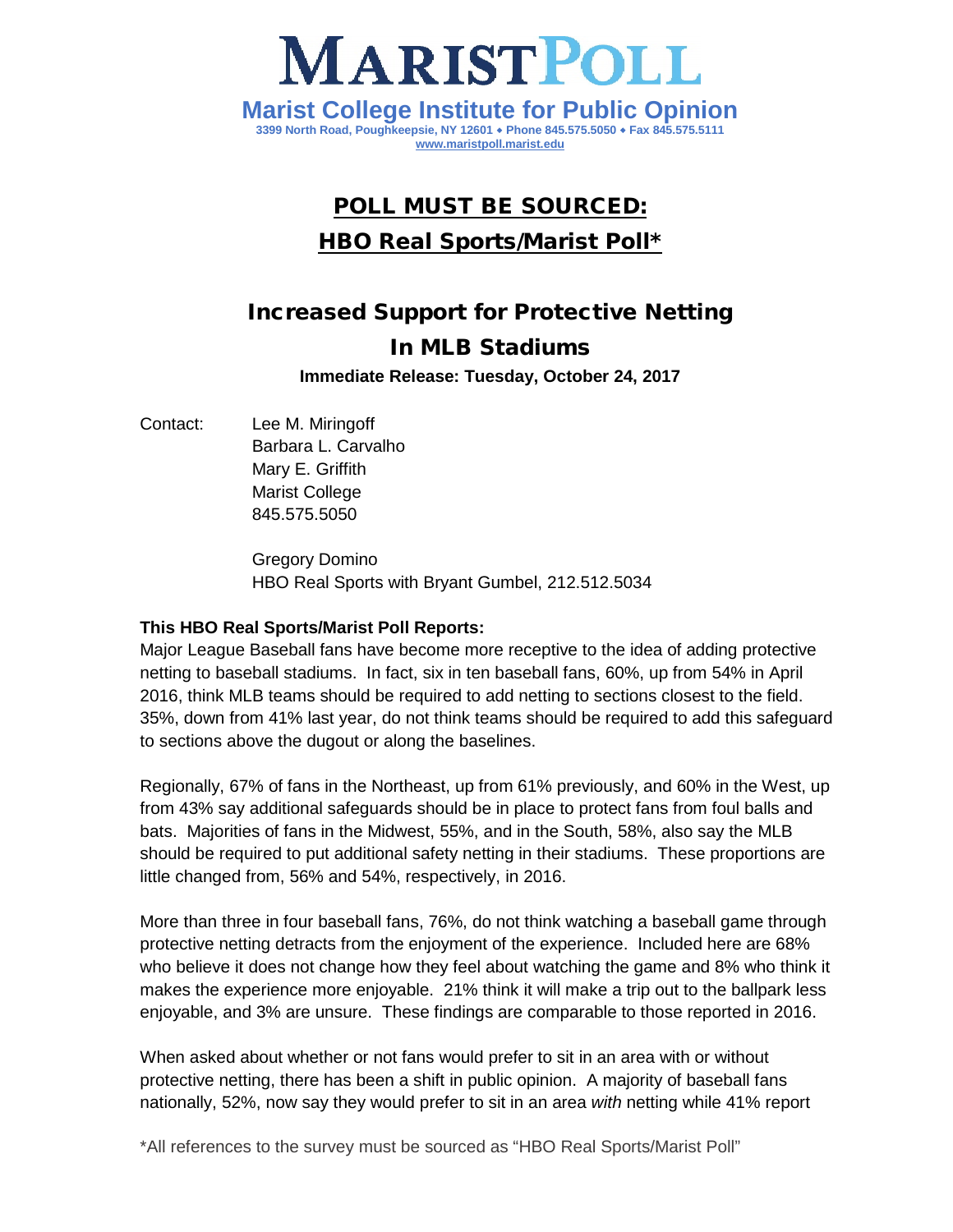they would prefer to sit in a section *without* it. In April 2016, the opposite was the case. A majority, 54%, said they *did not want netting* in front of their seats, and 41% said they *wanted* the extra protection from foul balls and bats.

In the Northeast, Midwest, and South, there has been a notable increase in the proportion of baseball fans who would prefer to sit in an area with this protective covering. 58% of fans in the Northeast, up from 41%, 52% in the Midwest, up from 39%, and 52% in the South, an increase from 43%, have this opinion. In the West, fans divide. 45% report they would rather sit in an unprotected section while 43% say they would like safety netting covering them. Still, there has been a slight increase in the proportion of those in the West who say they would purchase seats protected by netting. In 2016, 40% had this opinion.

Men have also had a change of heart. 45% of men who are baseball fans, up from 29% last year, say they would prefer to sit in a section protected from foul bats and balls. 47% of men, down from 68%, said they would not. Among women, 60% up slightly from 55%, would choose seats covered by the netting. 35% would not.

The closer baseball fans get to the field, the more likely they are to want to sit in a section with protective netting. If their seats are above the dugout or along the baselines, 60% of fans, compared with 50% in 2016, say they would prefer to sit in a section with this safeguard. 35%, compared with 47% previously, would prefer to sit in uncovered sections.

When children enter the equation, most baseball fans say they would select seats in a shielded area. 80% of fans say they would select seats in an area with netting while 17% would not. When this question was last reported in 2016, 77% said they would sit in a section with protective netting if they were accompanied by a child. 21%, at that time, would prefer seats in a section without the covering.

The debate over adding protective netting to stadiums re-emerged after a toddler was struck and injured by a foul ball at Yankee Stadium this year. In such situations, whose responsibility is it to protect those in the stands? Fans divide. 49% say it is up to the fans to look out for their own safety and their children's while 46% think stadiums should take action to protect fans.

A gender gap exists. 56% of men say the onus is on the fans while 54% of women say teams need to protect the fans and their children at the stadium.

Most baseball fans have first-hand experience at the ballpark. 83% have at some point attended a Major League Baseball game while only 17% have not. How many Americans are baseball fans? 55% of Americans, up slightly from 50% in 2016, say they follow professional baseball, at least, a little. Of note, the proportion of Americans who say they follow the sport a great deal, 14%, is nearly double the proportion in 2016, 8%.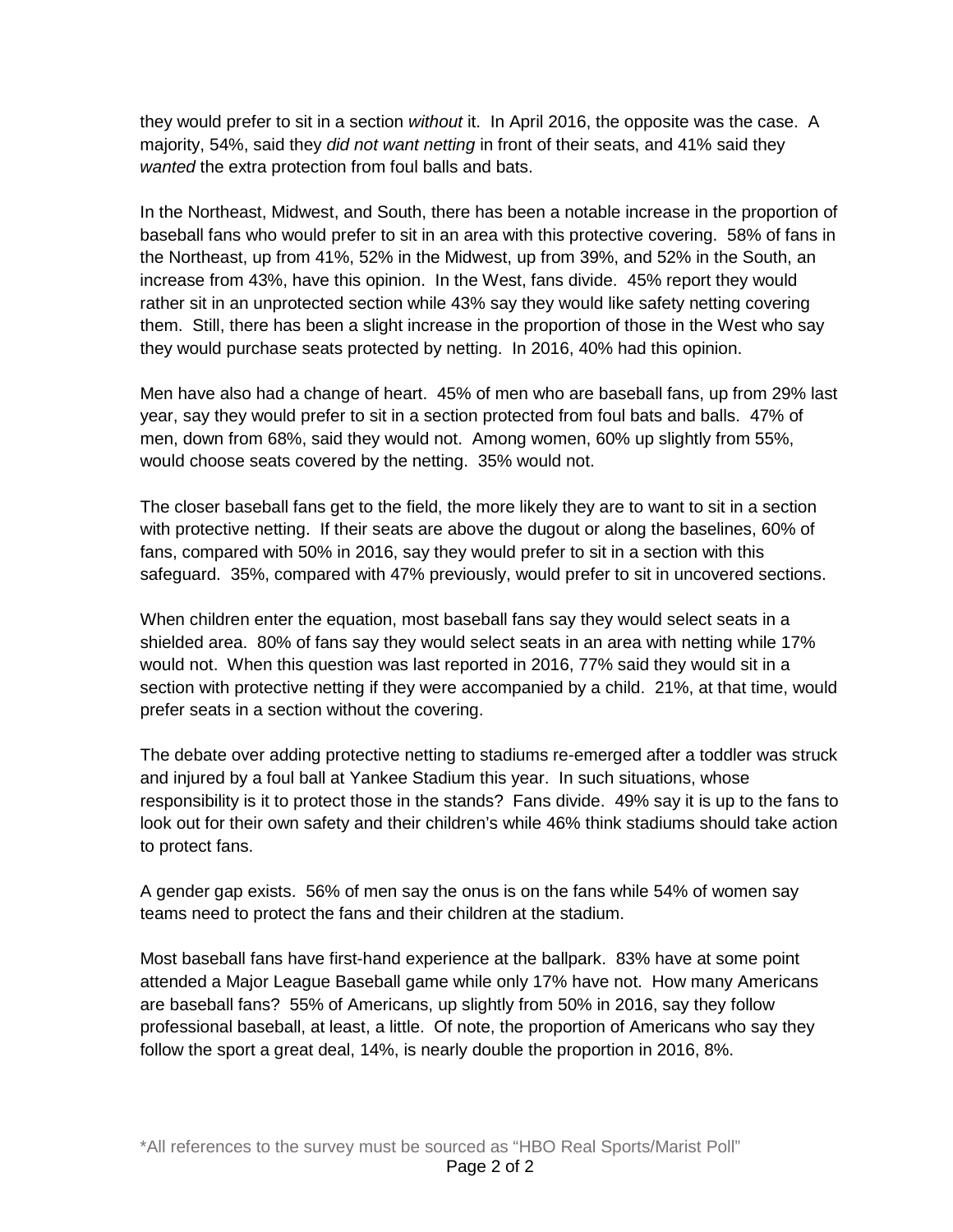### **Nature of the Sample: HBO Real Sports/Marist Poll of 1,093 National Adults**

This survey of 1,093 adults was conducted October 15<sup>th</sup> through October 17<sup>th</sup>, 2017 by The Marist Poll, sponsored and funded in partnership with HBO Real Sports. Adults 18 years of age and older residing in the contiguous United States were contacted on landline or mobile numbers and interviewed in English by telephone using live interviewers. Mobile telephone numbers were randomly selected based upon a list of telephone exchanges from throughout the nation from Survey Sampling International. The exchanges were selected to ensure that each region was represented in proportion to its population. Mobile phones are treated as individual devices. After validation of age, personal ownership, and nonbusiness-use of the mobile phone, interviews are typically conducted with the person answering the phone. To increase coverage, this mobile sample was supplemented by respondents reached through random dialing of landline phone numbers from ASDE Survey Sampler, Inc. Within each landline household, a single respondent is selected through a random selection process to increase the representativeness of traditionally under-covered survey populations. Assistance was provided by Luce Research for data collection. The samples were then combined and balanced to reflect the 2013 American Community Survey 1-year estimates for age, gender, income, race, and region. Results are statistically significant within ±3.0 percentage points. There are 577 baseball fans. The results for this subset are statistically significant within  $±4.1$  percentage points. The error margin was not adjusted for sample weights and increases for cross-tabulations.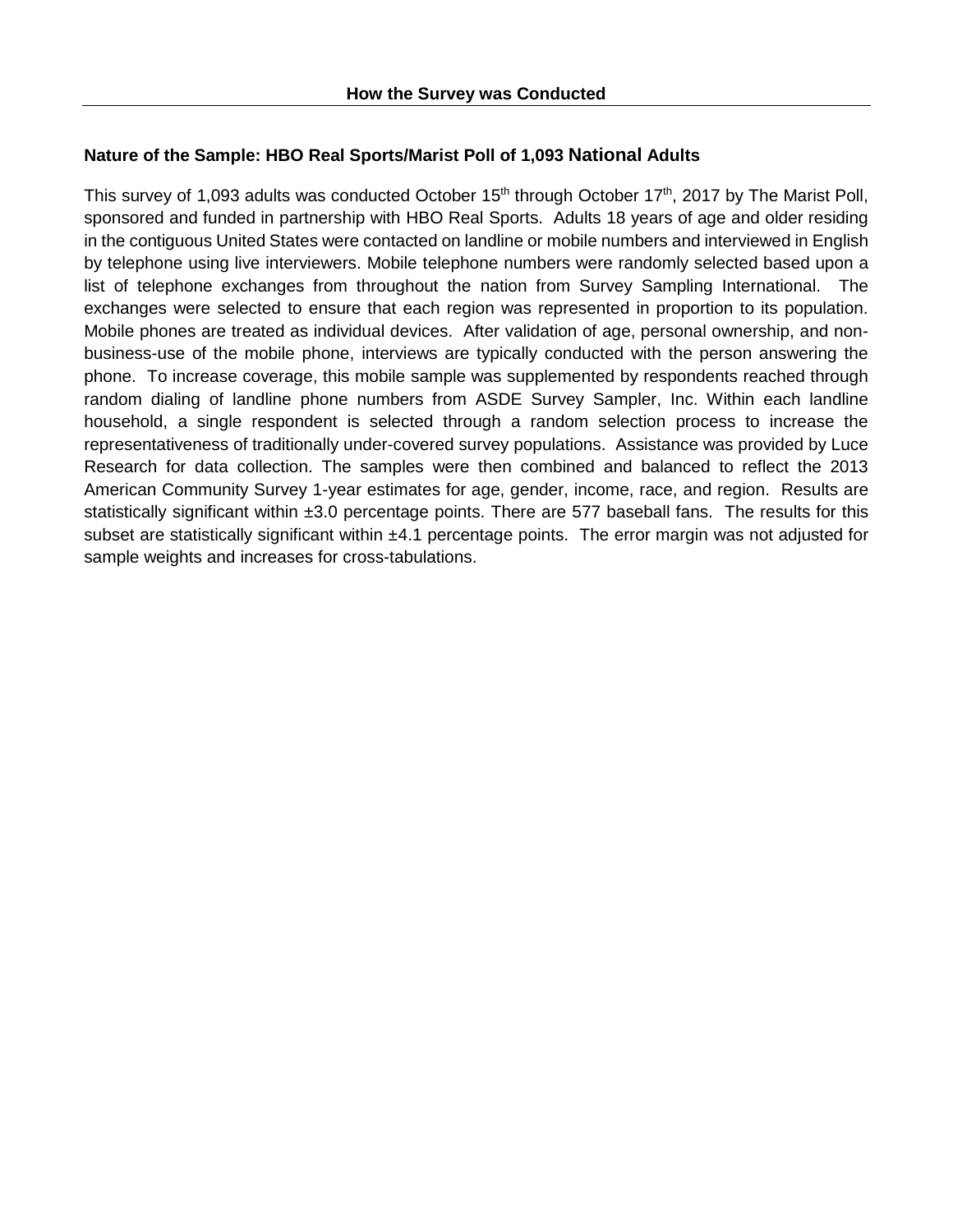| <b>Nature of the Sample</b> |                      |                        |                      |  |
|-----------------------------|----------------------|------------------------|----------------------|--|
|                             |                      | <b>National Adults</b> | <b>Baseball Fans</b> |  |
|                             |                      | Col %                  | Col %                |  |
| <b>National Adults</b>      |                      | 100%                   |                      |  |
| <b>Baseball Fans</b>        |                      | 55%                    | 100%                 |  |
| Gender                      | Men                  | 49%                    | 55%                  |  |
|                             | Women                | 51%                    | 45%                  |  |
| Age                         | Under 45             | 47%                    | 43%                  |  |
|                             | 45 or older          | 53%                    | 57%                  |  |
| Age                         | 18 to 29             | 22%                    | 18%                  |  |
|                             | 30 to 44             | 25%                    | 24%                  |  |
|                             | 45 to 59             | 26%                    | 29%                  |  |
|                             | 60 or older          | 26%                    | 29%                  |  |
| Race                        | White                | 62%                    | 62%                  |  |
|                             | African American     | 11%                    | 11%                  |  |
|                             | Latino               | 14%                    | 15%                  |  |
|                             | Other                | 12%                    | 11%                  |  |
| Region                      | Northeast            | 18%                    | 19%                  |  |
|                             | Midwest              | 21%                    | 23%                  |  |
|                             | South                | 37%                    | 37%                  |  |
|                             | West                 | 24%                    | 21%                  |  |
| Household Income            | Less than \$50,000   | 48%                    | 45%                  |  |
|                             | \$50,000 or more     | 52%                    | 55%                  |  |
| Education                   | Not college graduate | 58%                    | 55%                  |  |
|                             | College graduate     | 42%                    | 45%                  |  |
| Interview Type              | Landline             | 37%                    | 37%                  |  |
|                             | Cell phone           | 63%                    | 63%                  |  |

HBO Real Sports/Marist Poll National Adults: Interviews conducted October 15th through October 17th, 2017, n=1093 MOE +/- 3.0 percentage points. National Baseball Fans: n=577 MOE +/- 4.1 percentage points. Totals may not add to 100% due to rounding.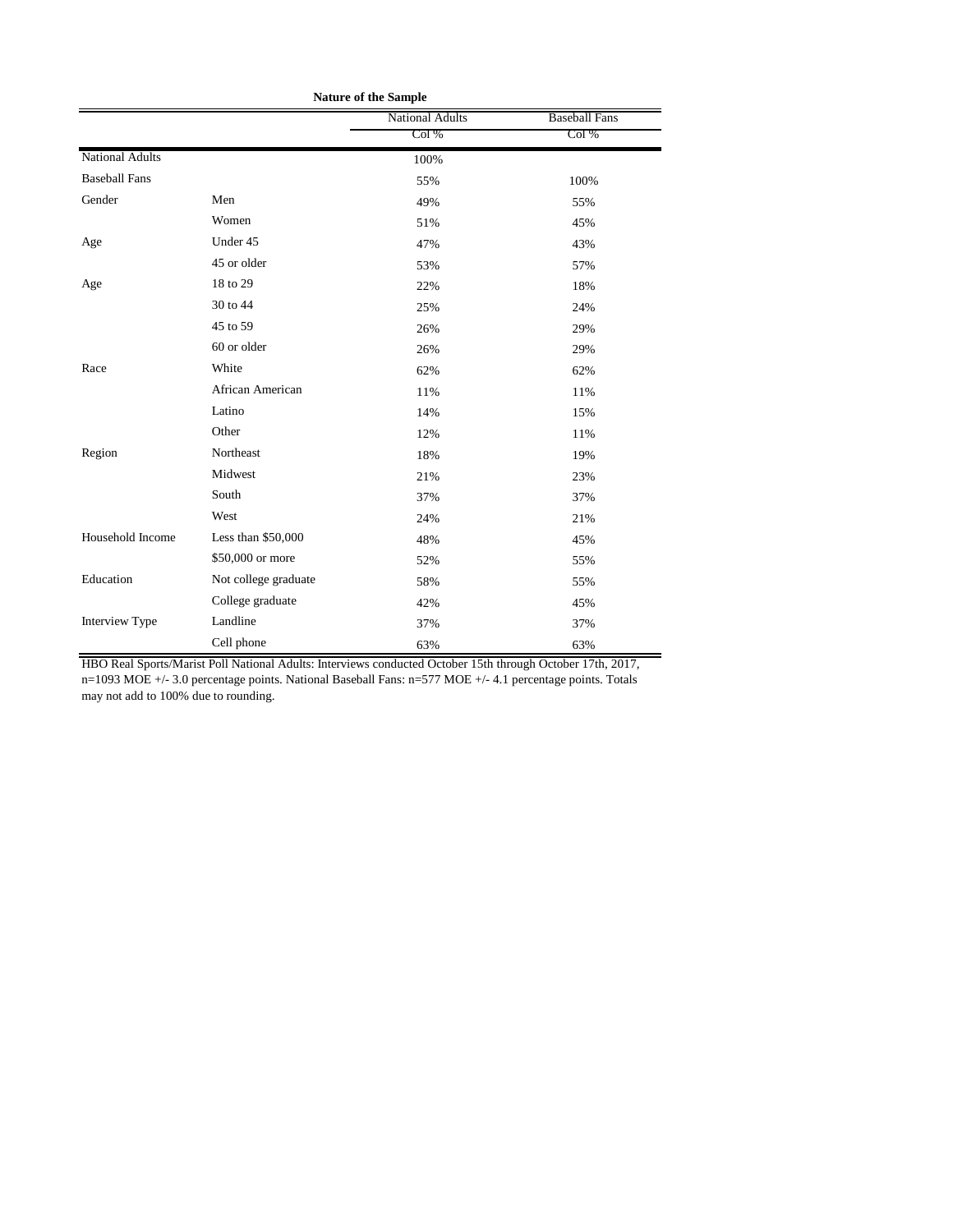|                        |                      | <b>National Adults</b>                                                                                |               |          |            |  |
|------------------------|----------------------|-------------------------------------------------------------------------------------------------------|---------------|----------|------------|--|
|                        |                      | Do you watch or follow professional baseball a great deal, a good amount,<br>a little, or not at all? |               |          |            |  |
|                        |                      | A great deal                                                                                          | A good amount | A little | Not at all |  |
|                        |                      | Row %                                                                                                 | Row %         | Row %    | Row %      |  |
| <b>National Adults</b> |                      | 14%                                                                                                   | 11%           | 30%      | 45%        |  |
| Region                 | Northeast            | 22%                                                                                                   | 10%           | 28%      | 40%        |  |
|                        | Midwest              | 21%                                                                                                   | 14%           | 26%      | 39%        |  |
|                        | South                | 7%                                                                                                    | 11%           | 36%      | 45%        |  |
|                        | West                 | 13%                                                                                                   | 10%           | 24%      | 52%        |  |
| Household Income       | Less than \$50,000   | 11%                                                                                                   | 11%           | 30%      | 47%        |  |
|                        | \$50,000 or more     | 16%                                                                                                   | 12%           | 31%      | 41%        |  |
| Education              | Not college graduate | 13%                                                                                                   | 10%           | 28%      | 49%        |  |
|                        | College graduate     | 14%                                                                                                   | 13%           | 31%      | 41%        |  |
| Age                    | Under 45             | 14%                                                                                                   | 11%           | 25%      | 51%        |  |
|                        | 45 or older          | 14%                                                                                                   | 12%           | 34%      | 40%        |  |
| Age                    | 18 to 29             | 14%                                                                                                   | 9%            | 22%      | 55%        |  |
|                        | 30 to 44             | 14%                                                                                                   | 12%           | 27%      | 47%        |  |
|                        | 45 to 59             | 16%                                                                                                   | 9%            | 34%      | 40%        |  |
|                        | 60 or older          | 12%                                                                                                   | 15%           | 34%      | 39%        |  |
| Race                   | White                | 11%                                                                                                   | 14%           | 31%      | 45%        |  |
|                        | Non-white            | 19%                                                                                                   | 9%            | 29%      | 44%        |  |
| Gender                 | Men                  | 16%                                                                                                   | 12%           | 33%      | 39%        |  |
|                        | Women                | 13%                                                                                                   | 11%           | 26%      | 51%        |  |
| Interview Type         | Landline             | 15%                                                                                                   | 13%           | 26%      | 46%        |  |
|                        | Cell phone           | 14%                                                                                                   | 10%           | 32%      | 44%        |  |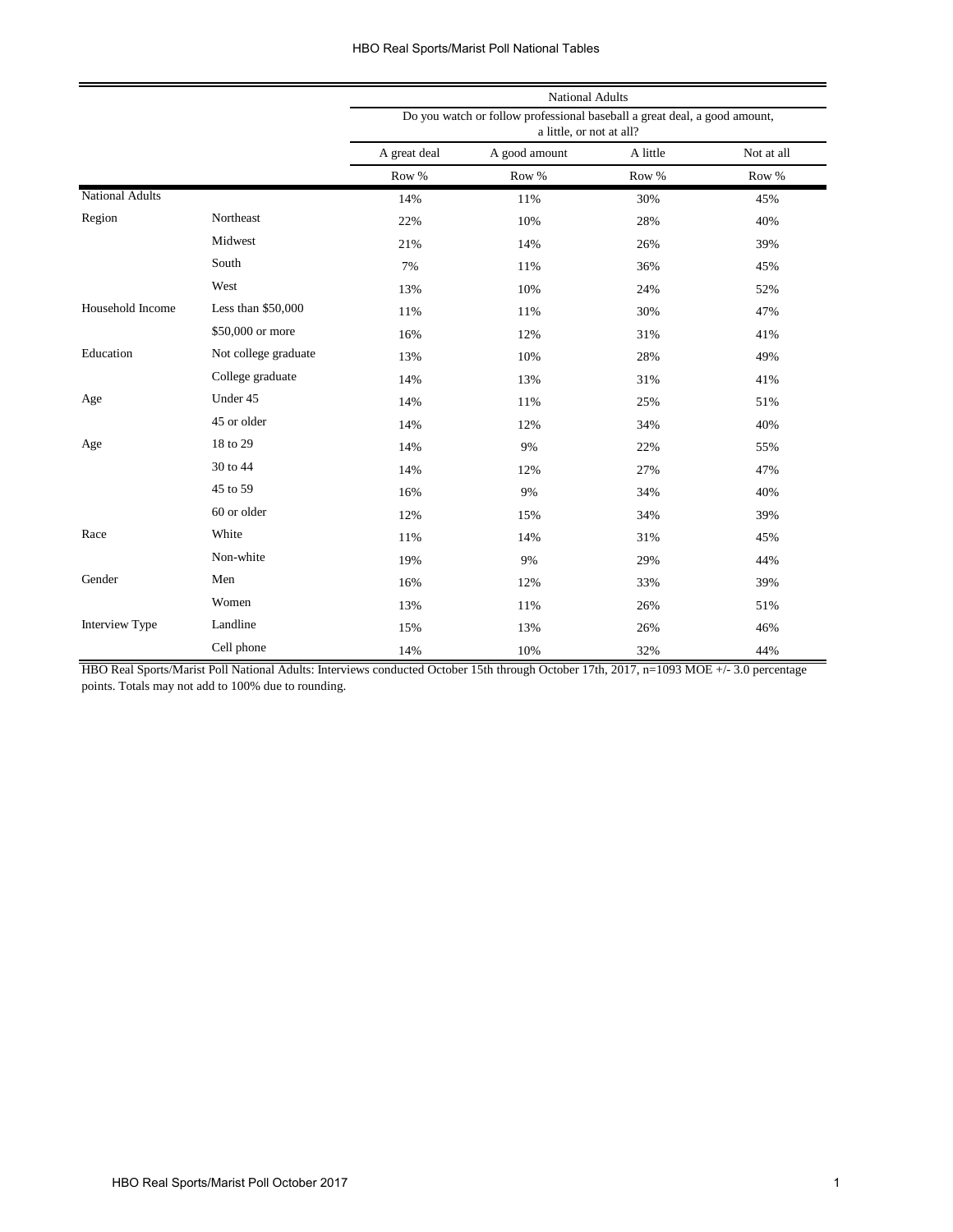|              | <b>National Adults</b> |                                                                                     |       |       |  |  |  |
|--------------|------------------------|-------------------------------------------------------------------------------------|-------|-------|--|--|--|
|              |                        | Do you watch or follow professional baseball a great deal, a good amount, a little, |       |       |  |  |  |
|              |                        | or not at all?                                                                      |       |       |  |  |  |
|              | A great deal           | A little<br>Not at all<br>A good amount                                             |       |       |  |  |  |
|              | Row %                  | Row %                                                                               | Row % | Row % |  |  |  |
| October 2017 | 14%                    | 11%                                                                                 | 30%   | 45%   |  |  |  |
| April 2016   | 8%                     | 11%                                                                                 | 31%   | 50%   |  |  |  |

Marist Poll National Adults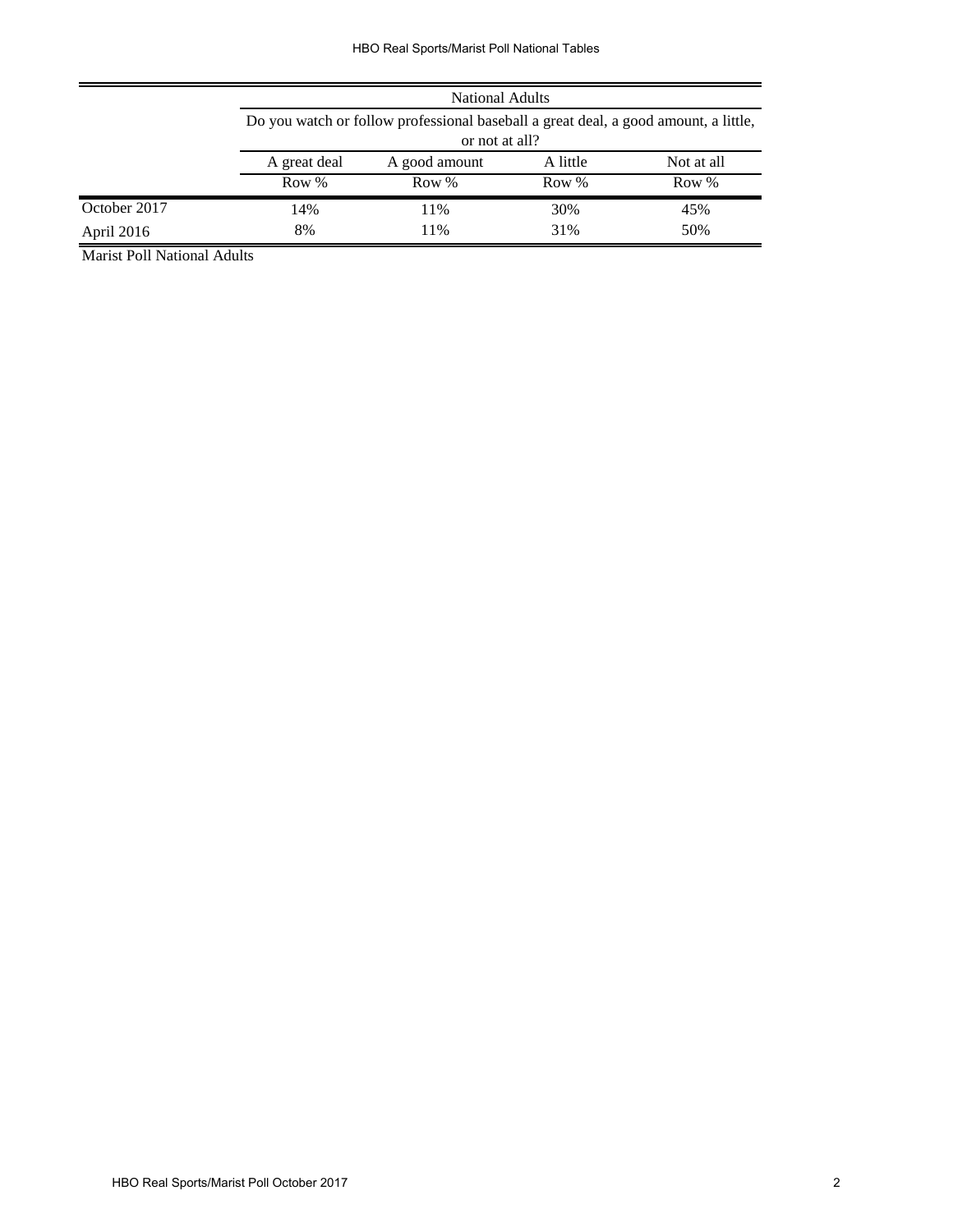|                      |                      | <b>Baseball Fans</b>                                                      |       |  |
|----------------------|----------------------|---------------------------------------------------------------------------|-------|--|
|                      |                      | Have you ever been to a major league stadium<br>to watch a baseball game? |       |  |
|                      |                      | Yes                                                                       | No    |  |
|                      |                      | Row %                                                                     | Row % |  |
| <b>Baseball Fans</b> |                      | 83%                                                                       | 17%   |  |
| Region               | Northeast            | 85%                                                                       | 15%   |  |
|                      | Midwest              | 87%                                                                       | 13%   |  |
|                      | South                | 75%                                                                       | 25%   |  |
|                      | West                 | 88%                                                                       | 12%   |  |
| Household Income     | Less than $$50,000$  | 69%                                                                       | 31%   |  |
|                      | \$50,000 or more     | 93%                                                                       | 7%    |  |
| Education            | Not college graduate | 78%                                                                       | 22%   |  |
|                      | College graduate     | 91%                                                                       | 9%    |  |
| Age                  | Under 45             | 84%                                                                       | 16%   |  |
|                      | 45 or older          | 81%                                                                       | 19%   |  |
| Age                  | 18 to 29             | 79%                                                                       | 21%   |  |
|                      | 30 to 44             | 88%                                                                       | 12%   |  |
|                      | 45 to 59             | 84%                                                                       | 16%   |  |
|                      | 60 or older          | 78%                                                                       | 22%   |  |
| Race                 | White                | 89%                                                                       | 11%   |  |
|                      | Non-white            | 71%                                                                       | 29%   |  |
| Gender               | Men                  | 86%                                                                       | 14%   |  |
|                      | Women                | 78%                                                                       | 22%   |  |
| Interview Type       | Landline             | 81%                                                                       | 19%   |  |
|                      | Cell phone           | 84%                                                                       | 16%   |  |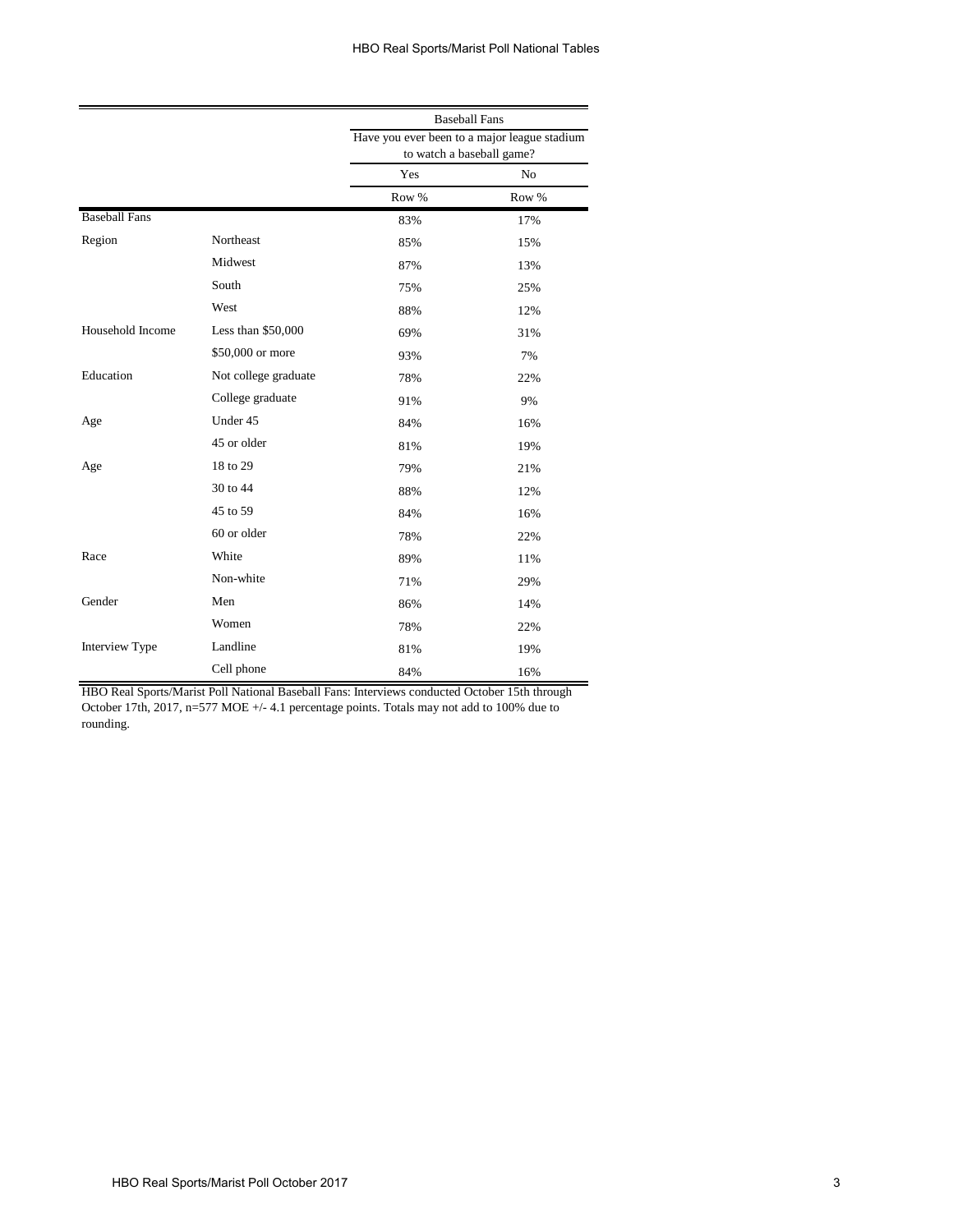|              | <b>National Baseball Fans</b>                |     |  |  |  |
|--------------|----------------------------------------------|-----|--|--|--|
|              | Have you ever been to a major league stadium |     |  |  |  |
|              | to watch a baseball game?                    |     |  |  |  |
|              | Yes<br>N <sub>0</sub>                        |     |  |  |  |
|              | Row %<br>Row %                               |     |  |  |  |
| October 2017 | 83%                                          | 17% |  |  |  |
| April 2016   | 81%                                          | 19% |  |  |  |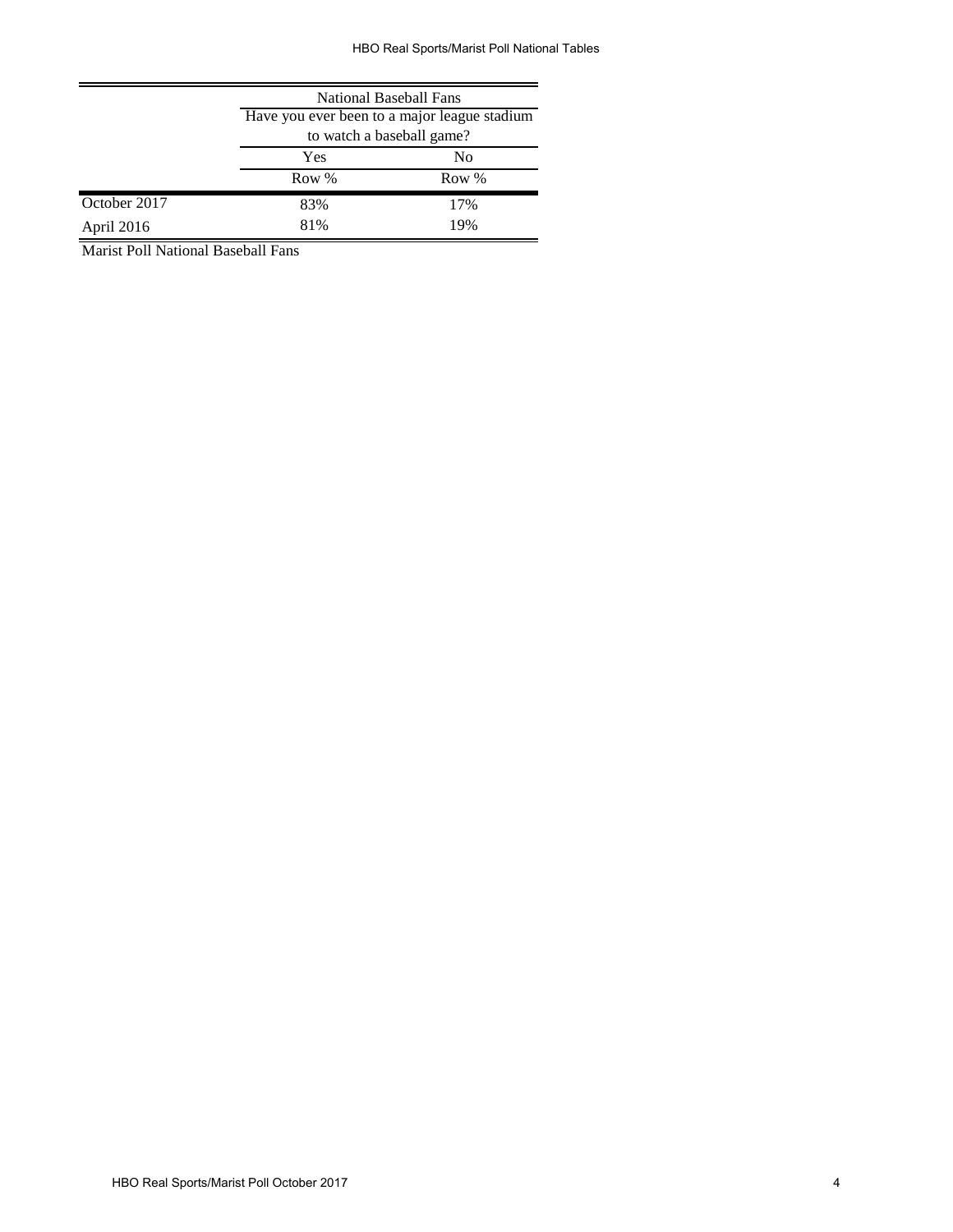|                          |                      | <b>Baseball Fans</b>                                                                                                                                                                    |                 |        |  |  |
|--------------------------|----------------------|-----------------------------------------------------------------------------------------------------------------------------------------------------------------------------------------|-----------------|--------|--|--|
|                          |                      | If you had your choice while attending a Major League Baseball<br>game, would you prefer to sit in an area with netting to block foul<br>balls and bats, or in an area without netting? |                 |        |  |  |
|                          |                      | With netting                                                                                                                                                                            | Without netting | Unsure |  |  |
|                          |                      | Row %                                                                                                                                                                                   | Row %           | Row %  |  |  |
| <b>Baseball Fans</b>     |                      | 52%                                                                                                                                                                                     | 41%             | 7%     |  |  |
| <b>Attended MLB Game</b> |                      | 52%                                                                                                                                                                                     | 41%             | 7%     |  |  |
| Region                   | Northeast            | 58%                                                                                                                                                                                     | 38%             | 4%     |  |  |
|                          | Midwest              | 52%                                                                                                                                                                                     | 44%             | 4%     |  |  |
|                          | South                | 52%                                                                                                                                                                                     | 41%             | 7%     |  |  |
|                          | West                 | 45%                                                                                                                                                                                     | 43%             | 12%    |  |  |
| Household Income         | Less than $$50,000$  | 50%                                                                                                                                                                                     | 44%             | 6%     |  |  |
|                          | \$50,000 or more     | 53%                                                                                                                                                                                     | 40%             | 7%     |  |  |
| Education                | Not college graduate | 50%                                                                                                                                                                                     | 43%             | 6%     |  |  |
|                          | College graduate     | 55%                                                                                                                                                                                     | 37%             | 7%     |  |  |
| Age                      | Under 45             | 39%                                                                                                                                                                                     | 56%             | 5%     |  |  |
|                          | 45 or older          | 61%                                                                                                                                                                                     | 31%             | 8%     |  |  |
| Age                      | 18 to 29             | 32%                                                                                                                                                                                     | 62%             | 6%     |  |  |
|                          | 30 to 44             | 44%                                                                                                                                                                                     | 52%             | 4%     |  |  |
|                          | 45 to 59             | 55%                                                                                                                                                                                     | 38%             | 7%     |  |  |
|                          | 60 or older          | 68%                                                                                                                                                                                     | 23%             | 9%     |  |  |
| Race                     | White                | 55%                                                                                                                                                                                     | 38%             | 7%     |  |  |
|                          | Non-white            | 47%                                                                                                                                                                                     | 47%             | 6%     |  |  |
| Gender                   | Men                  | 45%                                                                                                                                                                                     | 47%             | 8%     |  |  |
|                          | Women                | 60%                                                                                                                                                                                     | 35%             | 5%     |  |  |
| Interview Type           | Landline             | 58%                                                                                                                                                                                     | 31%             | 11%    |  |  |
|                          | Cell phone           | 48%                                                                                                                                                                                     | 48%             | 5%     |  |  |

HBO Real Sports/Marist Poll National Baseball Fans: Interviews conducted October 15th through October 17th, 2017, n=577 MOE +/- 4.1 percentage points. Totals may not add to 100% due to rounding.

=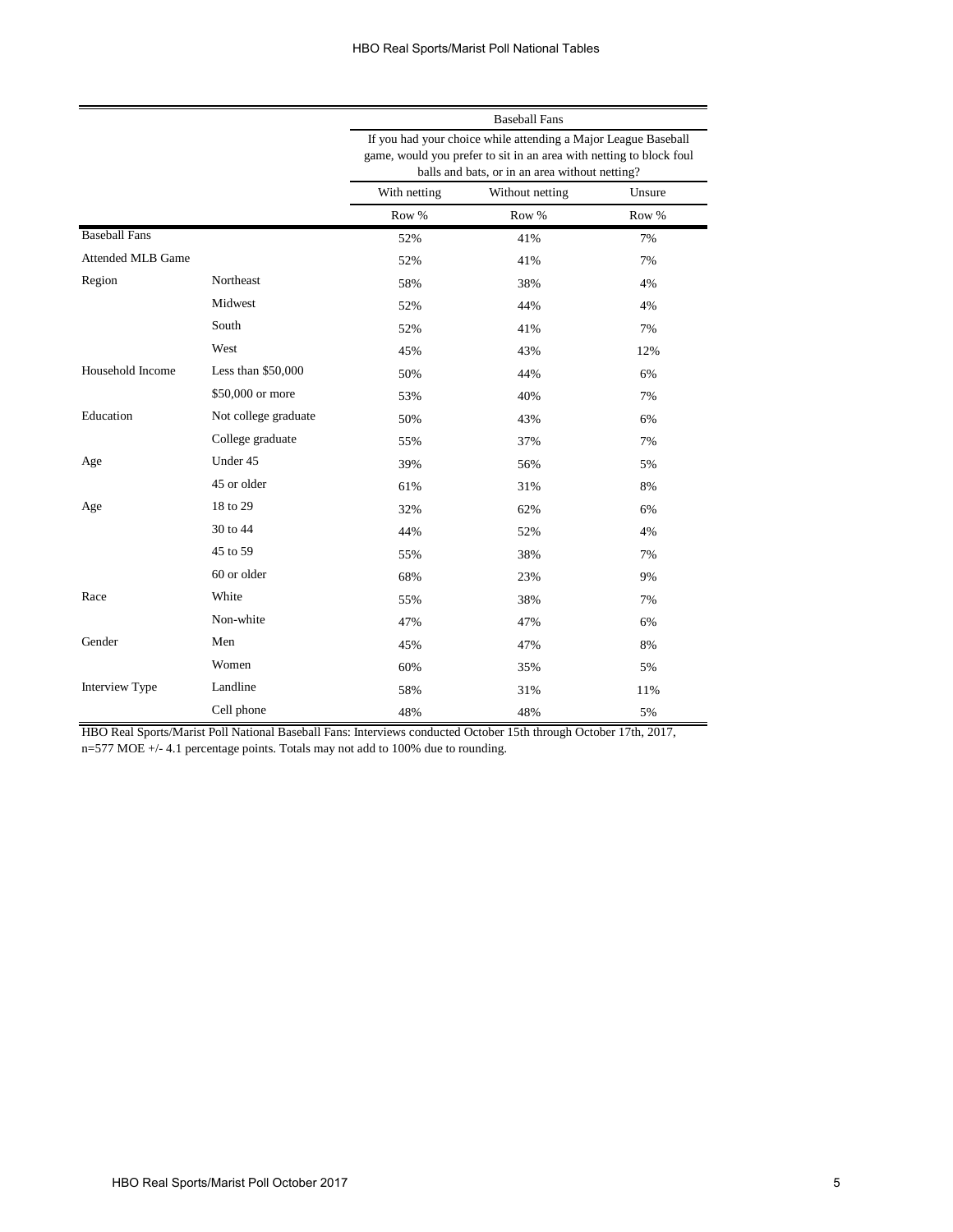|              | National Baseball Fans  |                                                                     |    |  |  |  |
|--------------|-------------------------|---------------------------------------------------------------------|----|--|--|--|
|              |                         | If you had your choice while attending a Major League Baseball      |    |  |  |  |
|              |                         | game, would you prefer to sit in an area with netting to block foul |    |  |  |  |
|              |                         | balls and bats, or in an area without netting?                      |    |  |  |  |
|              | With netting            | Without netting<br>Unsure                                           |    |  |  |  |
|              | Row %<br>Row %<br>Row % |                                                                     |    |  |  |  |
| October 2017 | 52%                     | 41%                                                                 | 7% |  |  |  |
| April 2016   | 41%                     | 54%<br>6%                                                           |    |  |  |  |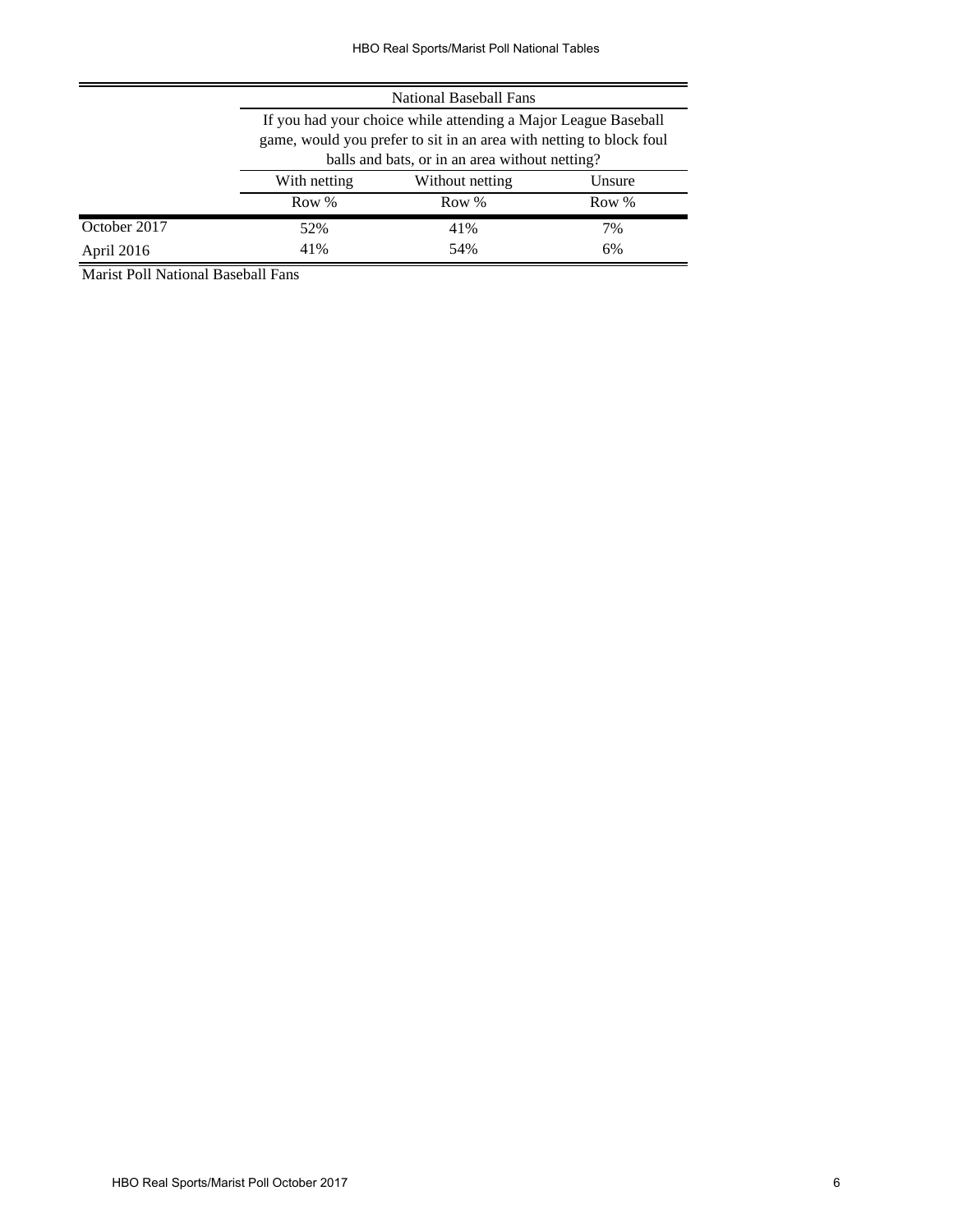How about if your seats are close to the field such as above the dugout or along the baselines, would you prefer to sit in an area with netting to block foul balls and bats, or in an area without netting?

|                          |                      | With netting | Without netting | Unsure   |
|--------------------------|----------------------|--------------|-----------------|----------|
|                          |                      | Row %        | Row %           | Row $\%$ |
| <b>Baseball Fans</b>     |                      | 60%          | 35%             | 5%       |
| <b>Attended MLB Game</b> |                      | 63%          | 33%             | 4%       |
| Region                   | Northeast            | 67%          | 31%             | 3%       |
|                          | Midwest              | 56%          | 39%             | 5%       |
|                          | South                | 58%          | 37%             | 5%       |
|                          | West                 | 64%          | 30%             | 6%       |
| Household Income         | Less than \$50,000   | 58%          | 37%             | 5%       |
|                          | \$50,000 or more     | 62%          | 35%             | 3%       |
| Education                | Not college graduate | 58%          | 37%             | 5%       |
|                          | College graduate     | 66%          | 30%             | 4%       |
| Age                      | Under 45             | 51%          | 45%             | 4%       |
|                          | 45 or older          | 68%          | 27%             | 5%       |
| Age                      | 18 to 29             | 44%          | 52%             | 4%       |
|                          | 30 to 44             | 56%          | 40%             | 3%       |
|                          | 45 to 59             | 63%          | 34%             | 3%       |
|                          | 60 or older          | 73%          | 21%             | 7%       |
| Race                     | White                | 64%          | 31%             | 5%       |
|                          | Non-white            | 55%          | 41%             | 4%       |
| Gender                   | Men                  | 53%          | 43%             | 4%       |
|                          | Women                | 70%          | 24%             | 6%       |
| Interview Type           | Landline             | 65%          | 29%             | 6%       |
|                          | Cell phone           | 58%          | 38%             | 4%       |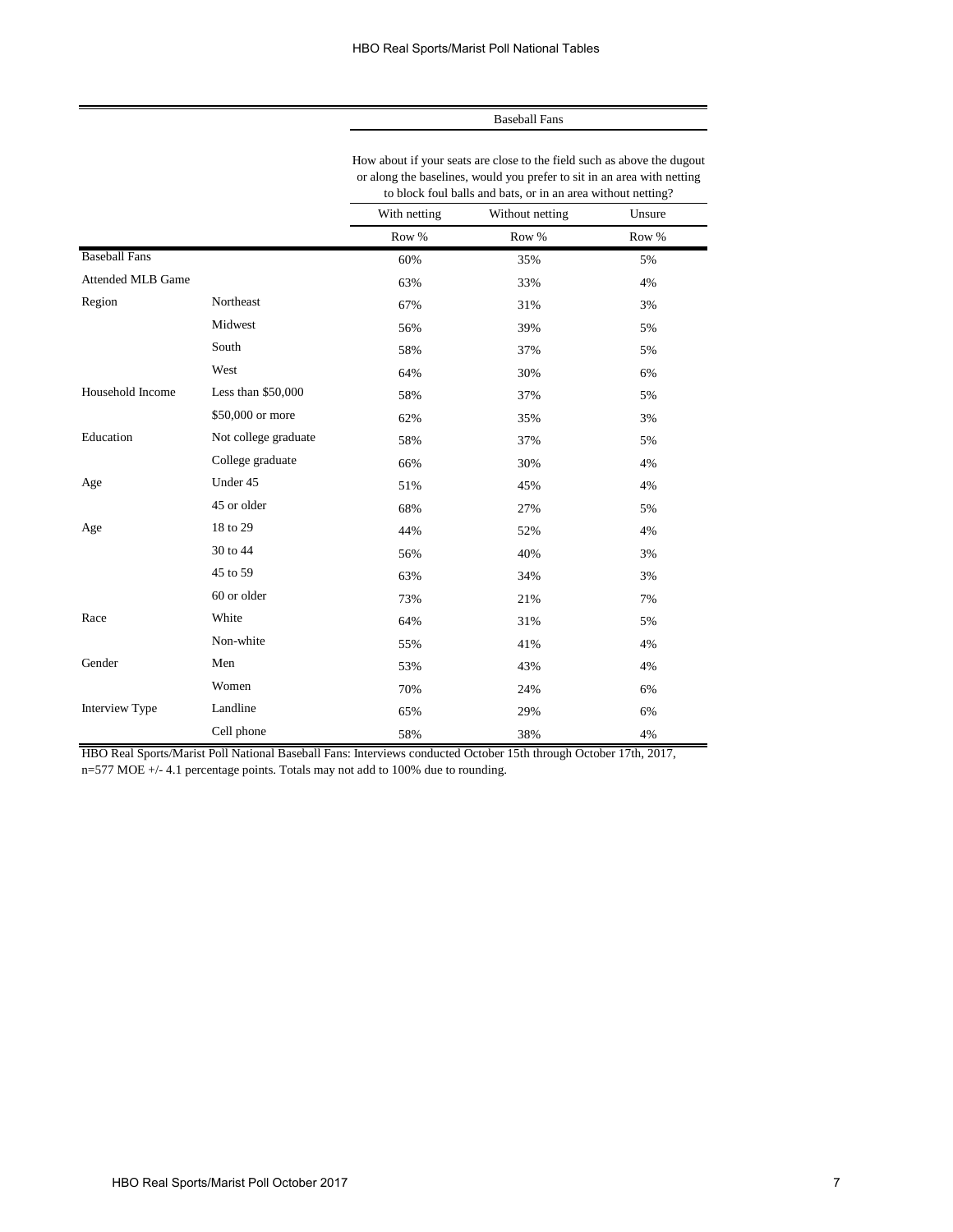#### National Baseball Fans

How about if your seats are close to the field such as above the dugout or along the baselines, would you prefer to sit in an area with netting to block foul balls and bats, or in an area without netting?

|              | $0.10$ with $0.001$ and $0.001$ and $0.001$ and $0.001$ and $0.001$ and $0.001$ and $0.001$ and $0.001$ |                 |        |  |  |
|--------------|---------------------------------------------------------------------------------------------------------|-----------------|--------|--|--|
|              | With netting                                                                                            | Without netting | Unsure |  |  |
|              | Row %                                                                                                   | Row %           | Row %  |  |  |
| October 2017 | 60%                                                                                                     | 35%             | 5%     |  |  |
| April 2016   | 50%                                                                                                     | 47%             | 2%     |  |  |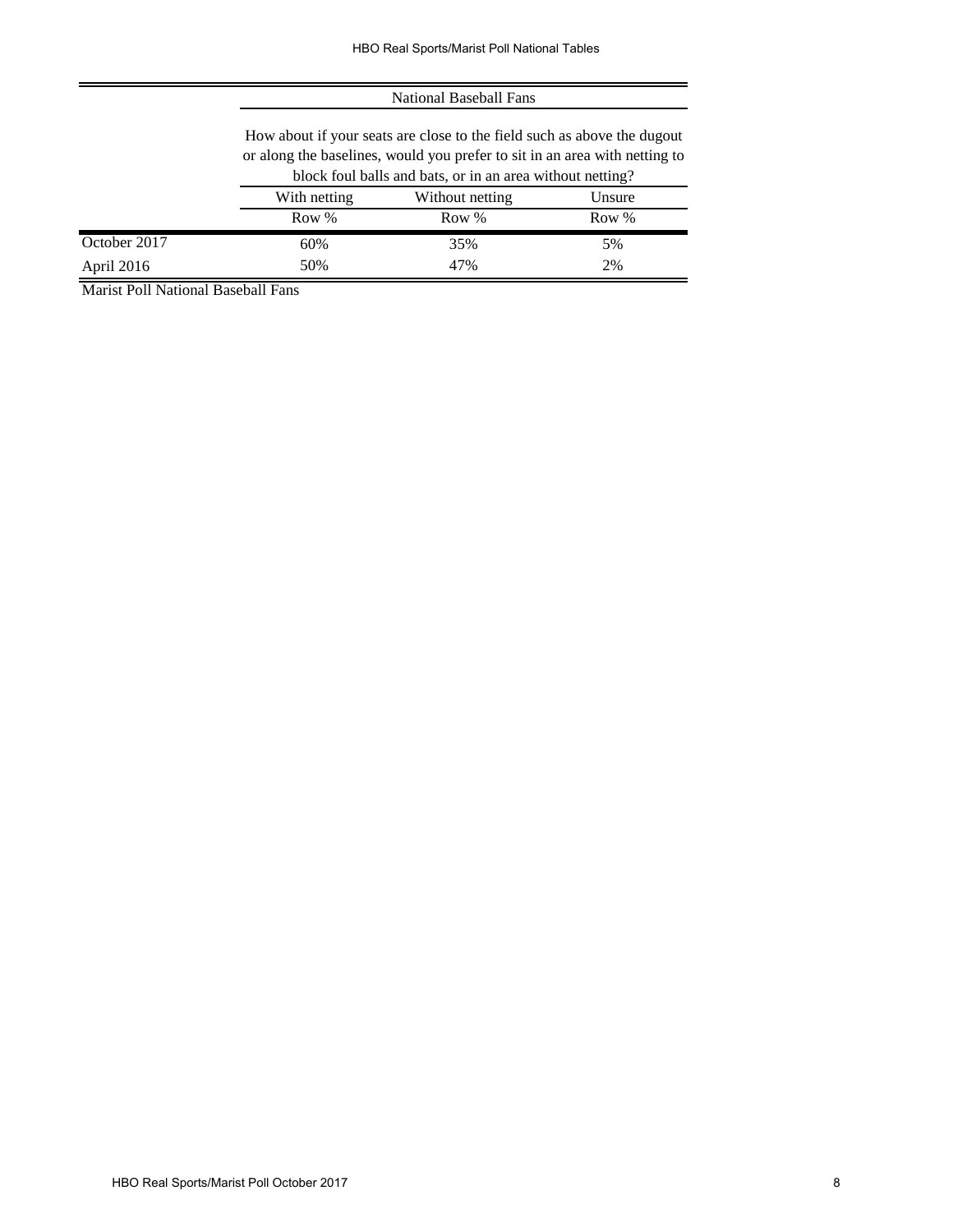|                          |                      | How about if you are with small children, would you prefer to sit in<br>an area with netting to block foul balls and bats, or in an area without<br>netting? |                 |        |
|--------------------------|----------------------|--------------------------------------------------------------------------------------------------------------------------------------------------------------|-----------------|--------|
|                          |                      | With netting                                                                                                                                                 | Without netting | Unsure |
|                          |                      | Row %                                                                                                                                                        | Row %           | Row %  |
| <b>Baseball Fans</b>     |                      | 80%                                                                                                                                                          | 17%             | 3%     |
| <b>Attended MLB Game</b> |                      | 80%                                                                                                                                                          | 17%             | 3%     |
| Region                   | Northeast            | 81%                                                                                                                                                          | 17%             | 1%     |
|                          | Midwest              | 78%                                                                                                                                                          | 19%             | 3%     |
|                          | South                | 82%                                                                                                                                                          | 14%             | 4%     |
|                          | West                 | 77%                                                                                                                                                          | 20%             | 3%     |
| Household Income         | Less than \$50,000   | 80%                                                                                                                                                          | 16%             | 3%     |
|                          | \$50,000 or more     | 80%                                                                                                                                                          | 18%             | 2%     |
| Education                | Not college graduate | 77%                                                                                                                                                          | 20%             | 3%     |
|                          | College graduate     | 83%                                                                                                                                                          | 14%             | 3%     |
| Age                      | Under 45             | 74%                                                                                                                                                          | 25%             | 2%     |
|                          | 45 or older          | 85%                                                                                                                                                          | 12%             | 4%     |
| Age                      | 18 to 29             | 70%                                                                                                                                                          | 29%             | 1%     |
|                          | 30 to 44             | 76%                                                                                                                                                          | 22%             | 2%     |
|                          | 45 to 59             | 81%                                                                                                                                                          | 15%             | 3%     |
|                          | 60 or older          | 88%                                                                                                                                                          | 8%              | 4%     |
| Race                     | White                | 81%                                                                                                                                                          | 15%             | 4%     |
|                          | Non-white            | 77%                                                                                                                                                          | 21%             | 2%     |
| Gender                   | Men                  | 77%                                                                                                                                                          | 20%             | 3%     |
|                          | Women                | 83%                                                                                                                                                          | 14%             | 3%     |
| Interview Type           | Landline             | 83%                                                                                                                                                          | 13%             | 4%     |
|                          | Cell phone           | 78%                                                                                                                                                          | 19%             | 3%     |

HBO Real Sports/Marist Poll National Baseball Fans: Interviews conducted October 15th through October 17th, 2017, n=577 MOE +/- 4.1 percentage points. Totals may not add to 100% due to rounding.

=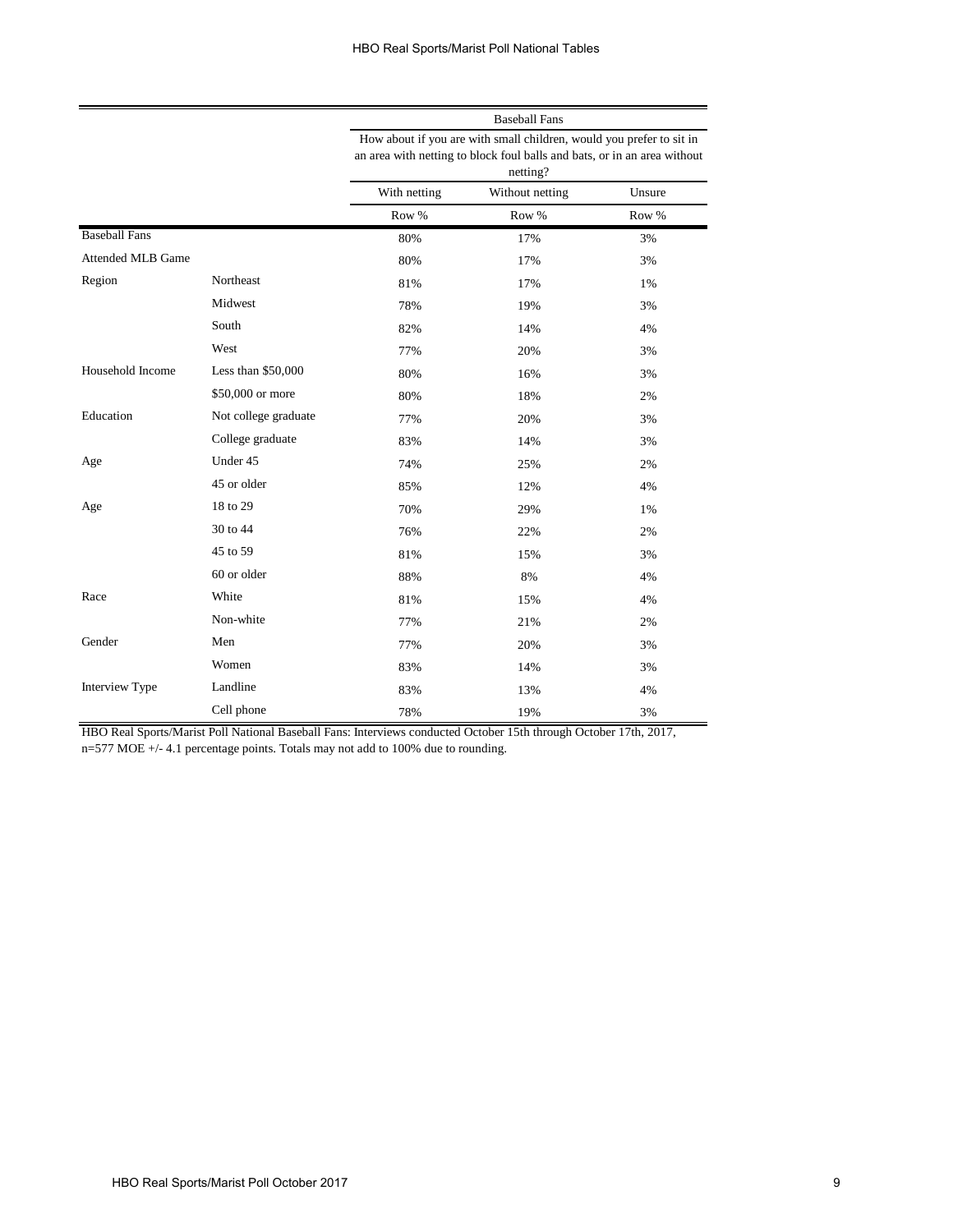|              | National Baseball Fans                                                                                                                                       |                           |    |  |  |  |  |
|--------------|--------------------------------------------------------------------------------------------------------------------------------------------------------------|---------------------------|----|--|--|--|--|
|              | How about if you are with small children, would you prefer to sit in an<br>area with netting to block foul balls and bats, or in an area without<br>netting? |                           |    |  |  |  |  |
|              | With netting                                                                                                                                                 | Without netting<br>Unsure |    |  |  |  |  |
|              | Row %<br>Row %<br>Row %                                                                                                                                      |                           |    |  |  |  |  |
| October 2017 | 80%                                                                                                                                                          | 17%                       | 3% |  |  |  |  |
| April 2016   | 21%<br>77%<br>1%                                                                                                                                             |                           |    |  |  |  |  |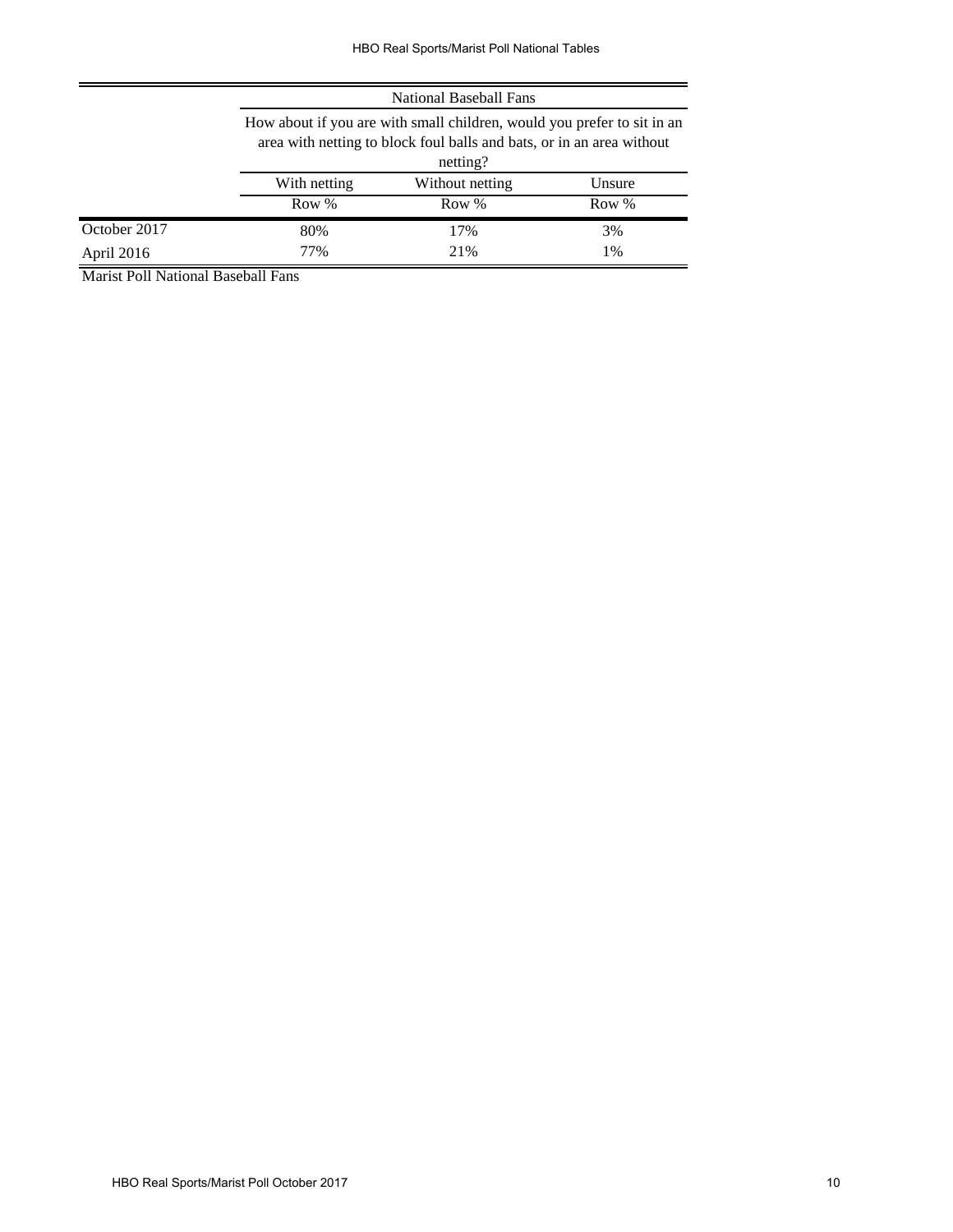| <b>Baseball Fans</b>                                                                                                                                                                              |                                           |        |  |  |
|---------------------------------------------------------------------------------------------------------------------------------------------------------------------------------------------------|-------------------------------------------|--------|--|--|
| Do you think Major League Baseball teams should or should not be<br>required to add additional protective netting in areas close to the field<br>such as above the dugout or along the baselines? |                                           |        |  |  |
|                                                                                                                                                                                                   | Should be required Should not be required | Unsure |  |  |

|                          |                      | Row % | Row % | Row % |
|--------------------------|----------------------|-------|-------|-------|
| <b>Baseball Fans</b>     |                      | 60%   | 35%   | 5%    |
| <b>Attended MLB Game</b> |                      | 57%   | 38%   | 5%    |
| Region                   | Northeast            | 67%   | 26%   | 6%    |
|                          | Midwest              | 55%   | 38%   | 7%    |
|                          | South                | 58%   | 38%   | 4%    |
|                          | West                 | 60%   | 36%   | 4%    |
| Household Income         | Less than \$50,000   | 68%   | 28%   | 4%    |
|                          | \$50,000 or more     | 56%   | 39%   | 5%    |
| Education                | Not college graduate | 61%   | 33%   | 6%    |
|                          | College graduate     | 59%   | 38%   | 4%    |
| Age                      | Under 45             | 52%   | 45%   | 3%    |
|                          | 45 or older          | 65%   | 28%   | 7%    |
| Age                      | 18 to 29             | 57%   | 41%   | 2%    |
|                          | 30 to 44             | 48%   | 48%   | 4%    |
|                          | 45 to 59             | 65%   | 31%   | 4%    |
|                          | 60 or older          | 66%   | 25%   | 9%    |
| Race                     | White                | 56%   | 39%   | 5%    |
|                          | Non-white            | 67%   | 28%   | 5%    |
| Gender                   | Men                  | 53%   | 42%   | 5%    |
|                          | Women                | 67%   | 27%   | 6%    |
| Interview Type           | Landline             | 64%   | 28%   | 8%    |
|                          | Cell phone           | 57%   | 39%   | 4%    |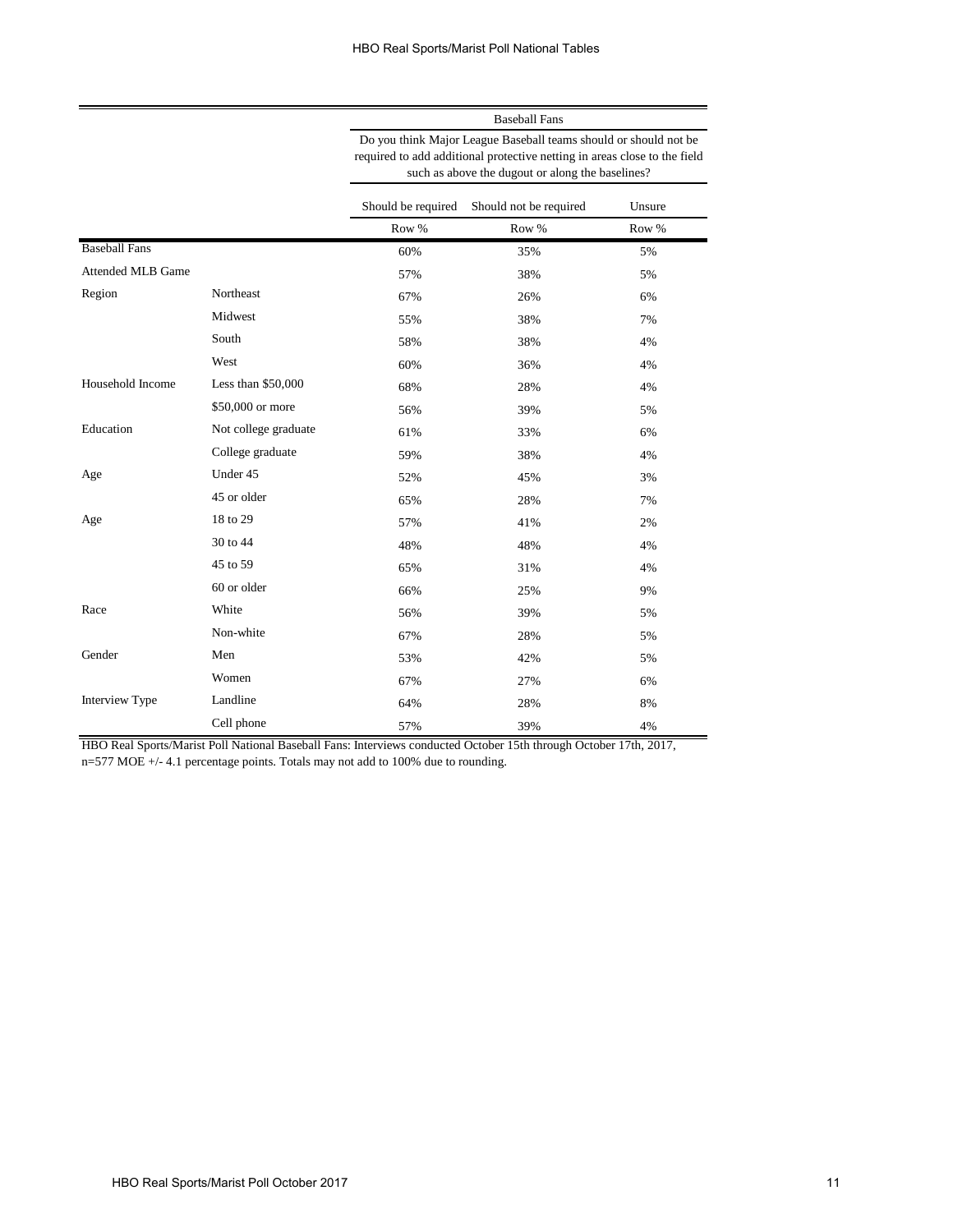|              | National Baseball Fans |                                                                                                                                                                                                   |        |  |
|--------------|------------------------|---------------------------------------------------------------------------------------------------------------------------------------------------------------------------------------------------|--------|--|
|              |                        | Do you think Major League Baseball teams should or should not be<br>required to add additional protective netting in areas close to the field<br>such as above the dugout or along the baselines? |        |  |
|              | Should be required     | Should not be required                                                                                                                                                                            | Unsure |  |
|              | Row %                  | Row %                                                                                                                                                                                             | Row %  |  |
| October 2017 | 60%                    | 35%                                                                                                                                                                                               | 5%     |  |
| April 2016   | 54%                    | 41%                                                                                                                                                                                               | 6%     |  |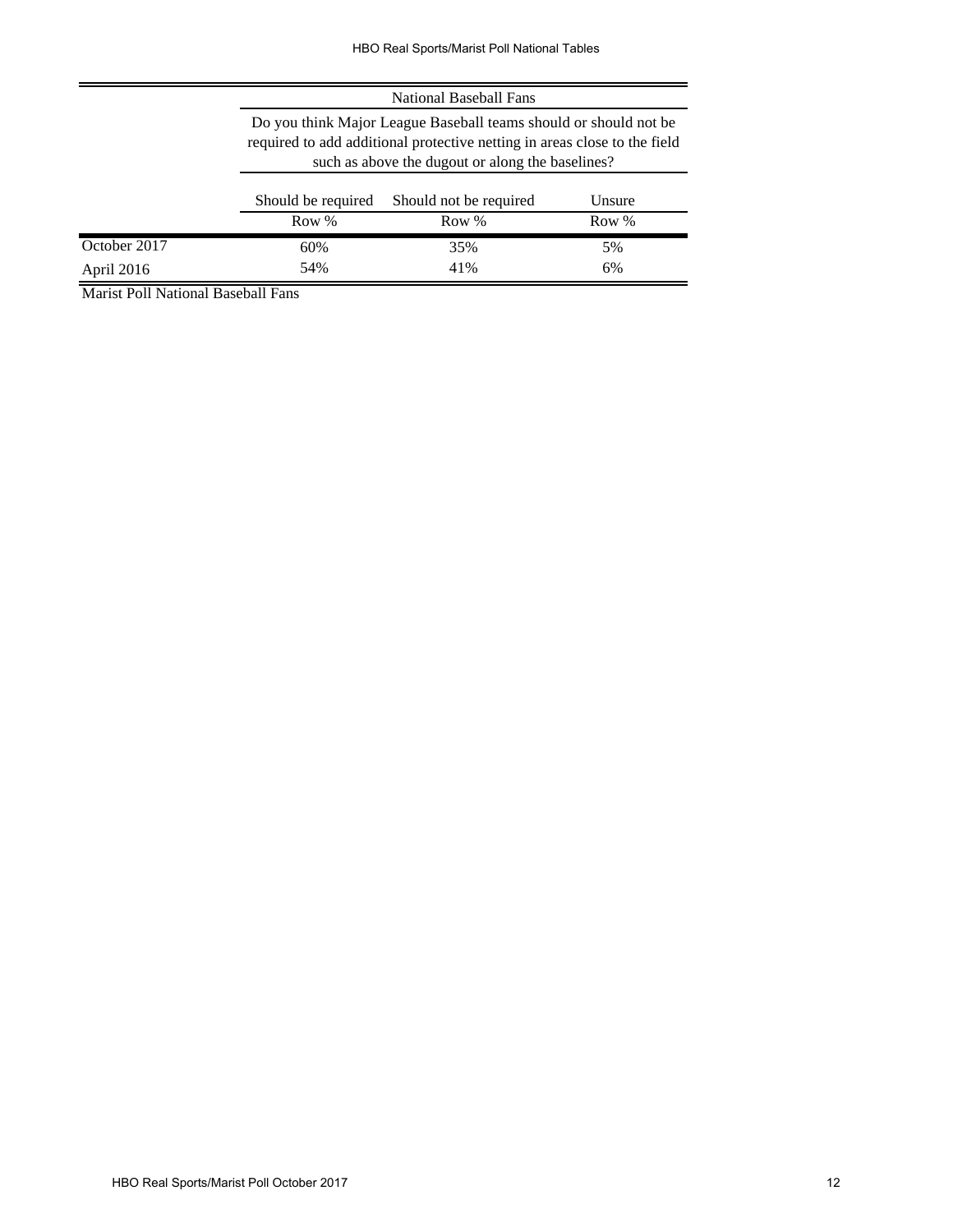Do you think watching a Major League Baseball game through protective netting at the stadium makes the game more enjoyable for you, less enjoyable, or doesn´t change how you feel about watching the game?

|                          |                      | --- o          |                |                                                           |        |
|--------------------------|----------------------|----------------|----------------|-----------------------------------------------------------|--------|
|                          |                      | More enjoyable | Less enjoyable | Doesn't change how<br>you feel about<br>watching the game | Unsure |
|                          |                      | Row %          | Row %          | Row %                                                     | Row %  |
| <b>Baseball Fans</b>     |                      | 8%             | 21%            | 68%                                                       | 3%     |
| <b>Attended MLB Game</b> |                      | 7%             | 23%            | 68%                                                       | 3%     |
| Region                   | Northeast            | 7%             | 23%            | 67%                                                       | 3%     |
|                          | Midwest              | 9%             | 18%            | 68%                                                       | 5%     |
|                          | South                | 10%            | 18%            | 69%                                                       | 2%     |
|                          | West                 | 4%             | 25%            | 68%                                                       | 3%     |
| Household Income         | Less than \$50,000   | 9%             | 15%            | 71%                                                       | 4%     |
|                          | \$50,000 or more     | 6%             | 24%            | 68%                                                       | 2%     |
| Education                | Not college graduate | 9%             | 18%            | 69%                                                       | 4%     |
|                          | College graduate     | 6%             | 25%            | 68%                                                       | 1%     |
| Age                      | Under 45             | 2%             | 23%            | 73%                                                       | 2%     |
|                          | 45 or older          | 11%            | 19%            | 66%                                                       | 4%     |
| Age                      | 18 to 29             | 1%             | 26%            | 73%                                                       | 0%     |
|                          | 30 to 44             | 2%             | 22%            | 72%                                                       | 4%     |
|                          | 45 to 59             | 8%             | 25%            | 66%                                                       | 2%     |
|                          | 60 or older          | 15%            | 13%            | 66%                                                       | 6%     |
| Race                     | White                | 7%             | 23%            | 68%                                                       | 3%     |
|                          | Non-white            | 10%            | 17%            | 70%                                                       | 3%     |
| Gender                   | Men                  | 5%             | 24%            | 68%                                                       | 3%     |
|                          | Women                | 11%            | 16%            | 69%                                                       | 3%     |
| Interview Type           | Landline             | 12%            | 19%            | 65%                                                       | 4%     |
|                          | Cell phone           | 6%             | 22%            | 70%                                                       | 2%     |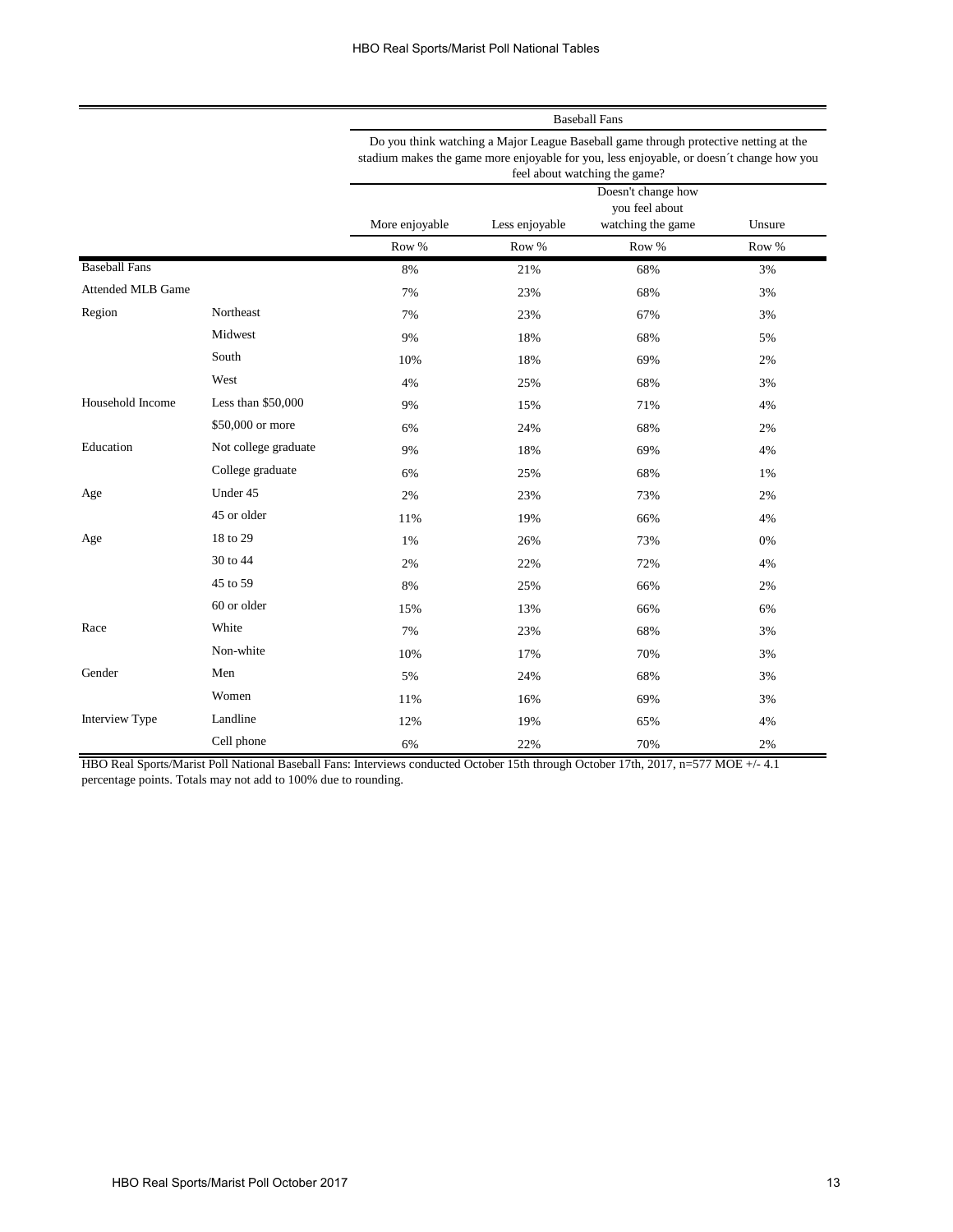|              | National Baseball Fans                                                                                                                                                                                            |                |                   |        |
|--------------|-------------------------------------------------------------------------------------------------------------------------------------------------------------------------------------------------------------------|----------------|-------------------|--------|
|              | Do you think watching a Major League Baseball game through protective netting at the<br>stadium makes the game more enjoyable for you, less enjoyable, or doesn't change how you<br>feel about watching the game? |                |                   |        |
|              | Doesn't change how                                                                                                                                                                                                |                |                   |        |
|              |                                                                                                                                                                                                                   |                | you feel about    |        |
|              | More enjoyable                                                                                                                                                                                                    | Less enjoyable | watching the game | Unsure |
|              | Row %                                                                                                                                                                                                             | Row %          | Row %             | Row %  |
| October 2017 | 8%                                                                                                                                                                                                                | 21%            | 68%               | 3%     |
| April 2016   | 8%                                                                                                                                                                                                                | 25%            | 66%               | 1%     |